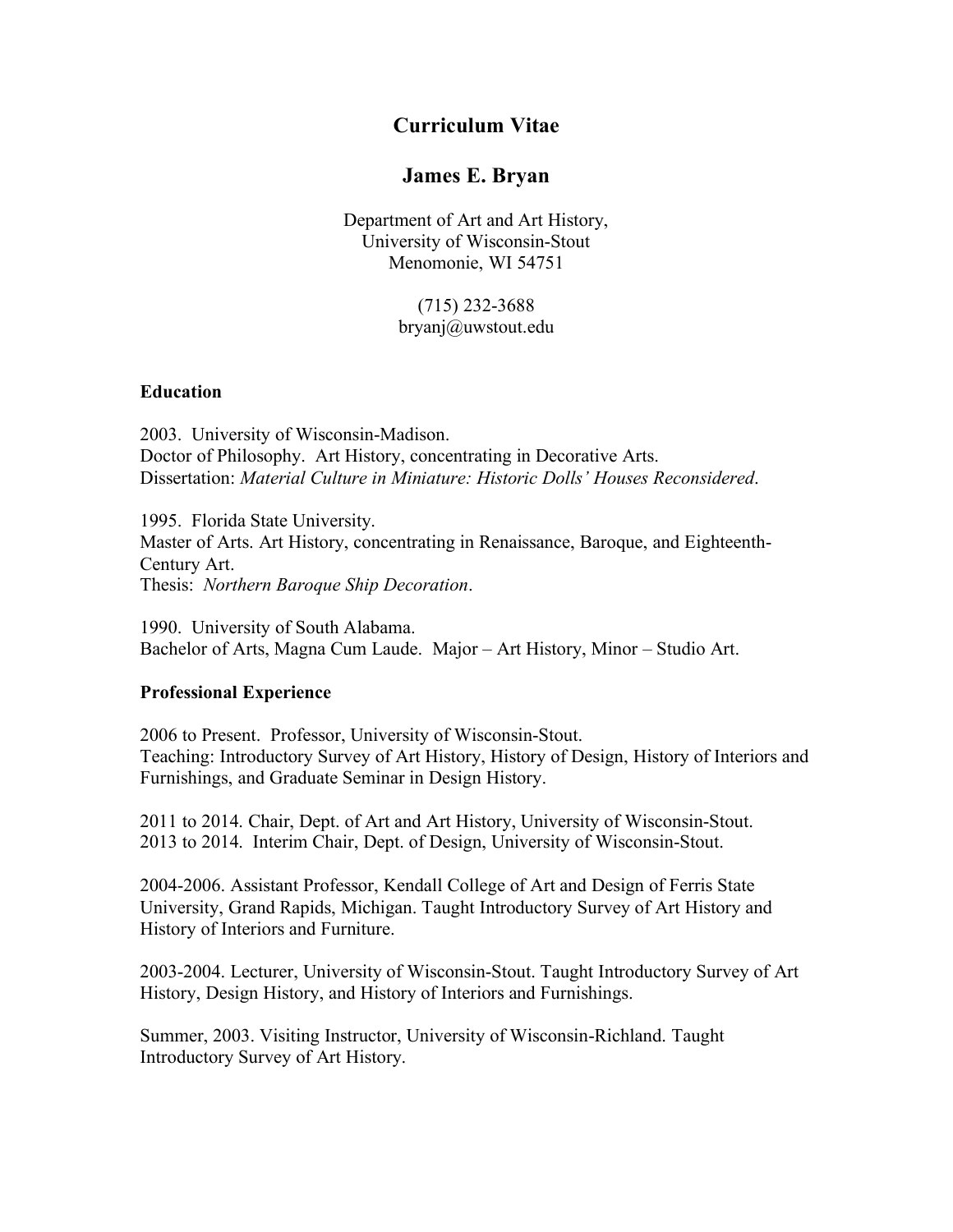Spring, 2002. Lecturer (Instructor of Record), University of Wisconsin-Madison. Taught American Decorative Arts and Interiors, 1620-1840.

### **Selected Presentations and Publications**

2018. "Material Culture in Miniature: Nuremberg Kitchens as Inspirational Toys in the Long Nineteenth Century," in Megan Brandow-Faller, ed., *Childhood by Design: Toys and the Material Culture of Childhood, 1700-Present*, New York: Bloomsbury.

2018. *African-American Traditions in Furniture and Interior Design*, presented at the Auburn University at Montgomery Southern Studies annualconference, Montgomery, Alabama.

2017. *Queen Mary's Dolls' House and British Whimsy After World War I*, presented at the Popular Culture Association / American Culture Association annual national conference in San Diego, California.

2016. *Wilson Place Door (Thomas F. Googerty's Wrought Iron Work on the Front Door to James Huff Stout's Wilson Place: The Arts and Crafts Movement and Higher Education in Progressive-Era Wisconsin)*, on the website *Wisconsin 101: Our History in Objects* (wi101.org), sponsored by the Department of History, University of Wisconsin-Madison.

2016. *Incorporating African-American Traditions into the History of Interiors and Furnishings*, presented at the Popular Culture Association / American Culture Association annual national conference in Seattle, Washington.

2015. *Material Culture in Miniature: "Nuremberg Kitchens" as Inspirational Toys*, presented at the *Toys and Childhood* symposium, Bard Graduate Center, New York.

2015. *Introducing Minority Traditions into the History of Interiors and Furnishings*, presented at the National Association of African American Studies (and Affiliates) annual conference in Baton Rouge, Louisiana.

2011. *Theme Rooms: Fantasy and Allusion in American Popular Interior Design*, presented at the Midwest Popular Culture Association / American Culture Association annual conference in Milwaukee, Wisconsin.

2006. *Material Culture in Miniature: Aspects of Meaning in an Antebellum Pennsylvania Dolls' House*, presented at the Hawaii International Conference on Artsand Humanities, Honolulu.

2002. *The Dolls' House of Albrecht V, Duke of Bavaria*, guest speaker for Departments of History and Interior Architecture, University of North Carolina at Greensboro.